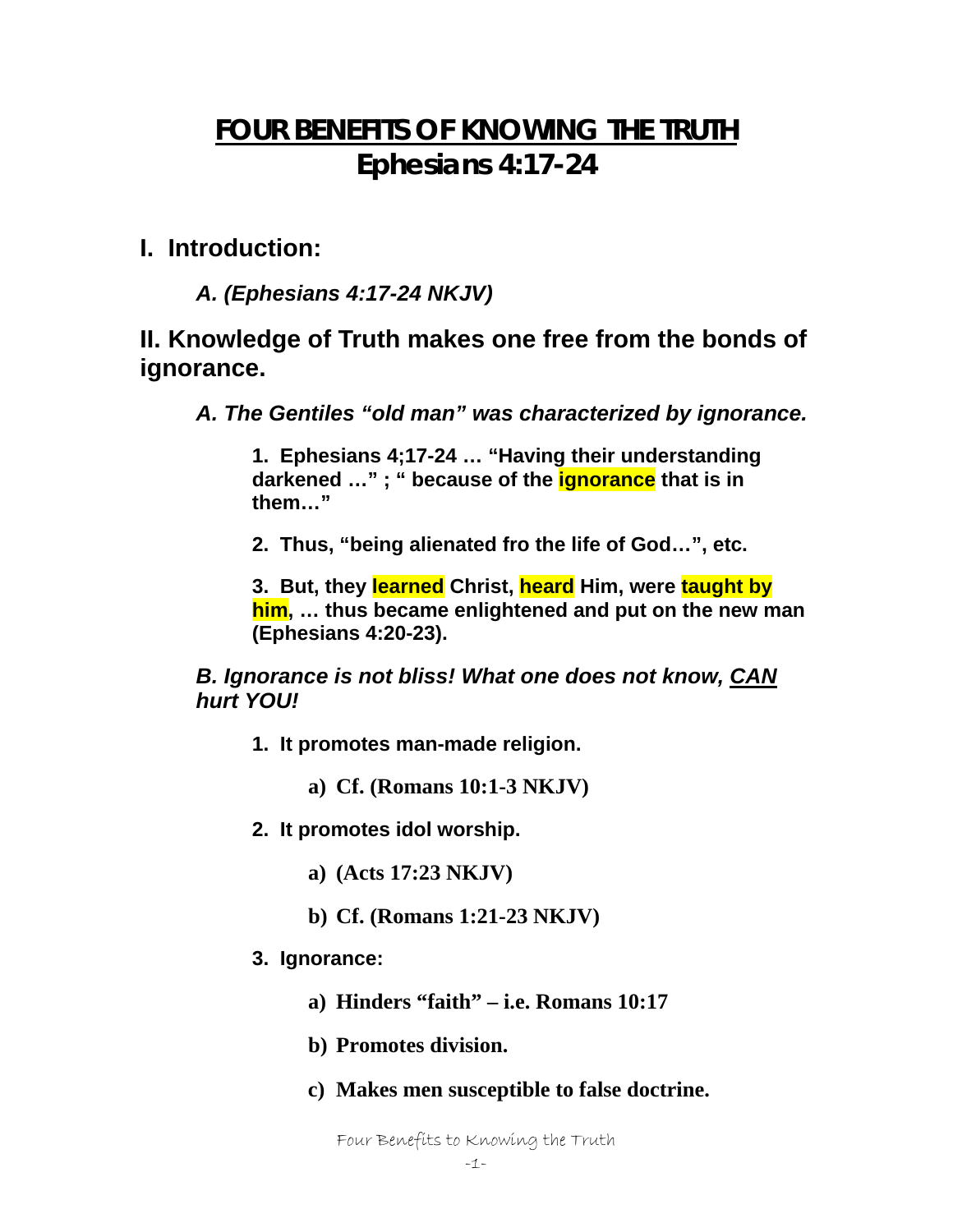**d) Hinders obedience – one can't do by faith what they don't know to do!** 

**4. The "darkness" of ignorance is only dispelled by the light of the truth.** 

**a) (John 8:32 NKJV)** 

**b) (2 Corinthians 4:6 NKJV)** 

### **III. Knowledge of Truth makes one free from the bonds of prejudice.**

*A. Note: Shoe the relationship between ignorance and prejudice.* 

**1. IGNORANCE: (1) "Want of knowledge or perception. Sometimes includes idea of willful blindness." [1](#page-1-0) (2) "destitute of knowledge or education: unaware, uninformed." [2](#page-1-1)** 

**2. Examples:** 

**a) "The earth is flat"** 

- **b) "Malaria is caused by swamp air"**
- **c) "Smoke makes clouds, clouds cause rain"**

**d) "Trees shake, which makes the wind blow, which brings in storms"** 

**e) Thousands of examples of [w](#page-1-2)hat acts and rituals are followed through ignorance. [3](#page-1-2)**

#### *B. Prejudice is one of the worst enemies of the cause of righteousness.*

 $\overline{a}$ 

<sup>&</sup>lt;sup>1</sup> W.E. Vine

<span id="page-1-1"></span><span id="page-1-0"></span><sup>&</sup>lt;sup>2</sup> Webster's Seventh New Collegiate Dictionary

<span id="page-1-2"></span><sup>3</sup> Some examples are given in "To Shoot Hard Labor" by Samuel Smith, pages 68-70. Also, **The Golden Bough A Study in Magic and Religion, James George Frazer**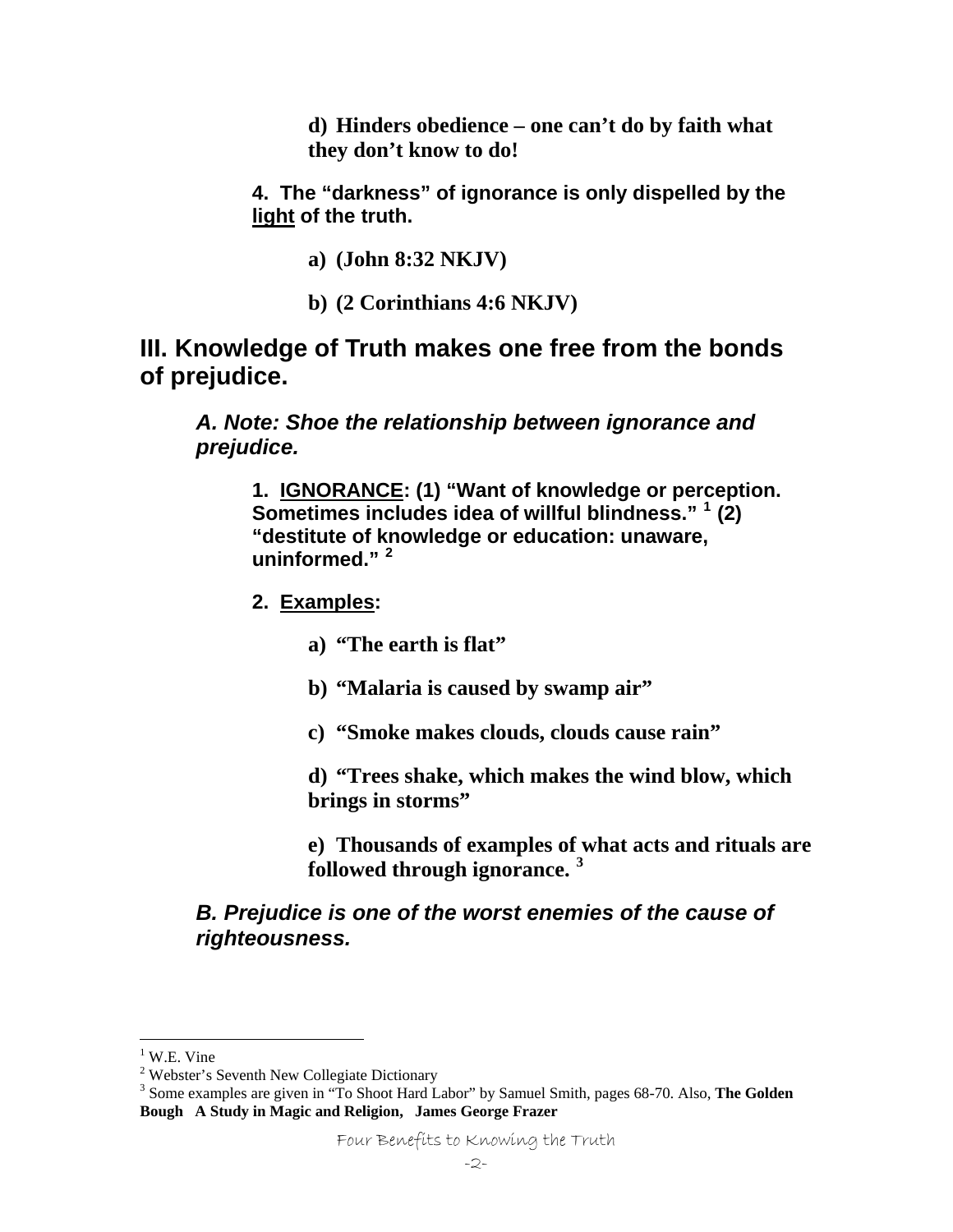**1. Examples:***"Can anything good come out of Nazareth?"* **… Nathaniel (John 1:46 NKJV)** 

> **a) By the way … prejudice was corrected by proper investigation… Philip said to him, "Come and see."**

**2. Prejudice caused the rejection of Christ by the Jews.** 

**3. It causes the rejection of gospel truths.** 

**4. It causes the rejection of the Lord's church (My mind is made up, don't confuse or disquiet me with facts!"** 

**a) "Water dogs" – you believe the power of salvation is in the water!** 

**b) "You don't believe in the grace of God"** 

**c) "You don't believe one is saved by faith"** 

**d) You do believe that you are saved by works (alone)"** 

**e) "You believe you are ALL right and everyone else is ALL wrong."** 

**5. It causes rejection in areas of authority – for instance the church support of many institutions is based upon prejudice –** 

**a) They (you) … meaning conservatives (anti's) … are** 

*(1) Opposed to orphans…* 

*(2) Widows…* 

*(3) Old folks …* 

*(4) Recreation…etc.* 

**(a) NO! We are opposed to the church ding anything without the proper authority!** 

#### **6. TRUTH MAKES "LIKE-MINDEDNESS"**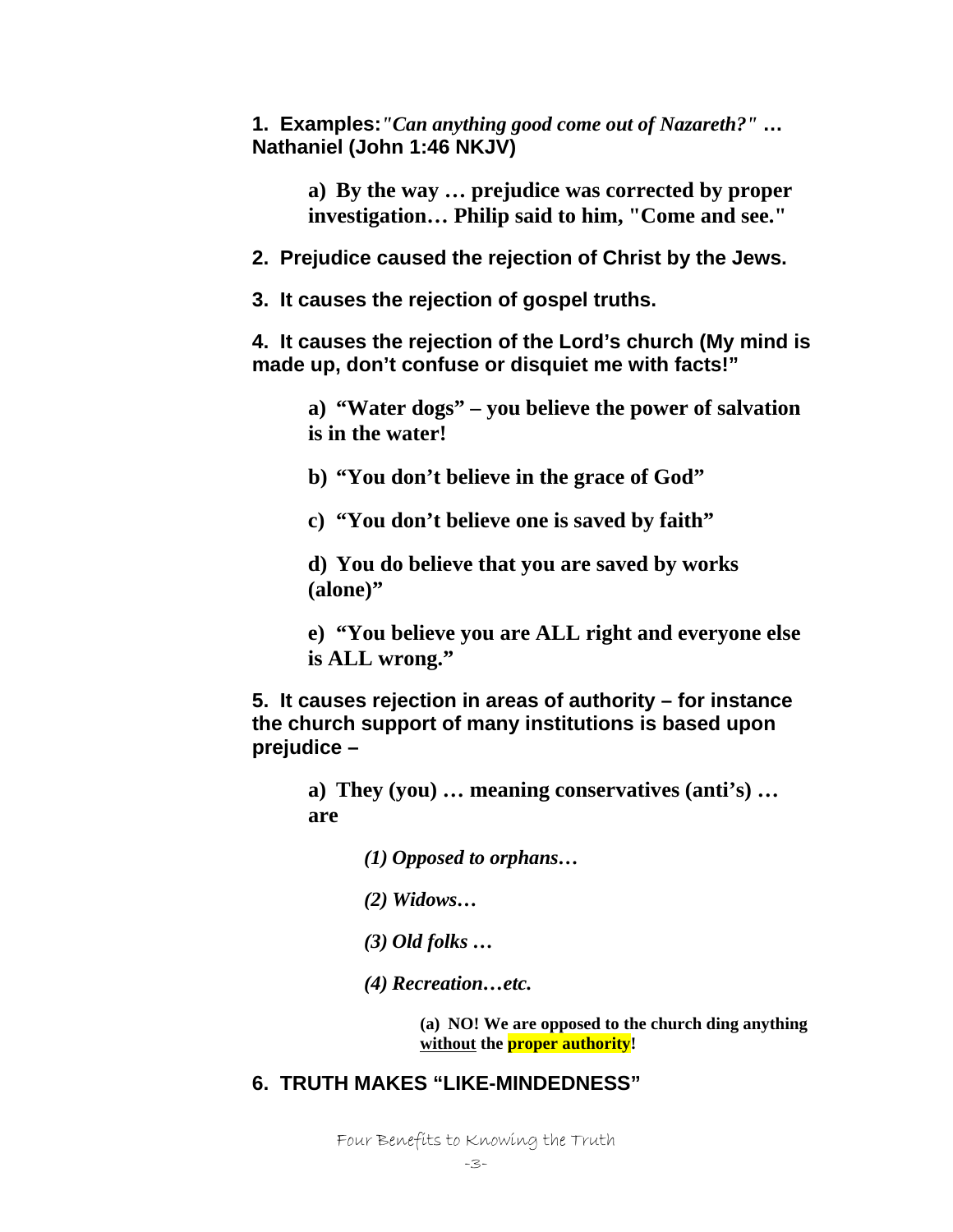*C. Examining everything in the light of truth can remove prejudice.* 

**1. Providing we WANT it removed!** 

**a) "I know it** *says* **that… I don't accept it!"** 

**2. Both ignorance and prejudice can be removed with the spirit of the Bereans.** 

**a) Cf. (Acts 17:11 NKJV)** 

**IV. Knowledge of Truth makes one free from the doctrines of men.** 

*A. Note: Show the relationship between ignorance, prejudice, and doctrines and commandments of men.* 

**1. Modern examples:** 

**a) Snake Handlers & faith healing - (Mark 16:18 NKJV)** 

> *(1) Context shows to whom and with what limitations promise was given. Example: Paul the apostle—Acts 28.*

**b) Christians CANNOT sin vs. Not PERMITTED to sin. Cf.** 

*(1) (1 John 3:9 NKJV)* 

**(a) (1 John 1:8 NKJV)** 

**(b) (1 John 1:10 NKJV)** 

**(c) (1 John 2:1 NKJV)** 

*B. Note: Show the great influence of man-made doctrine in the religious world …* 

- **1. Calvinism ("one cannot fall from grace and be lost")** 
	- **a) (2 Peter 2:20-22 NKJV)**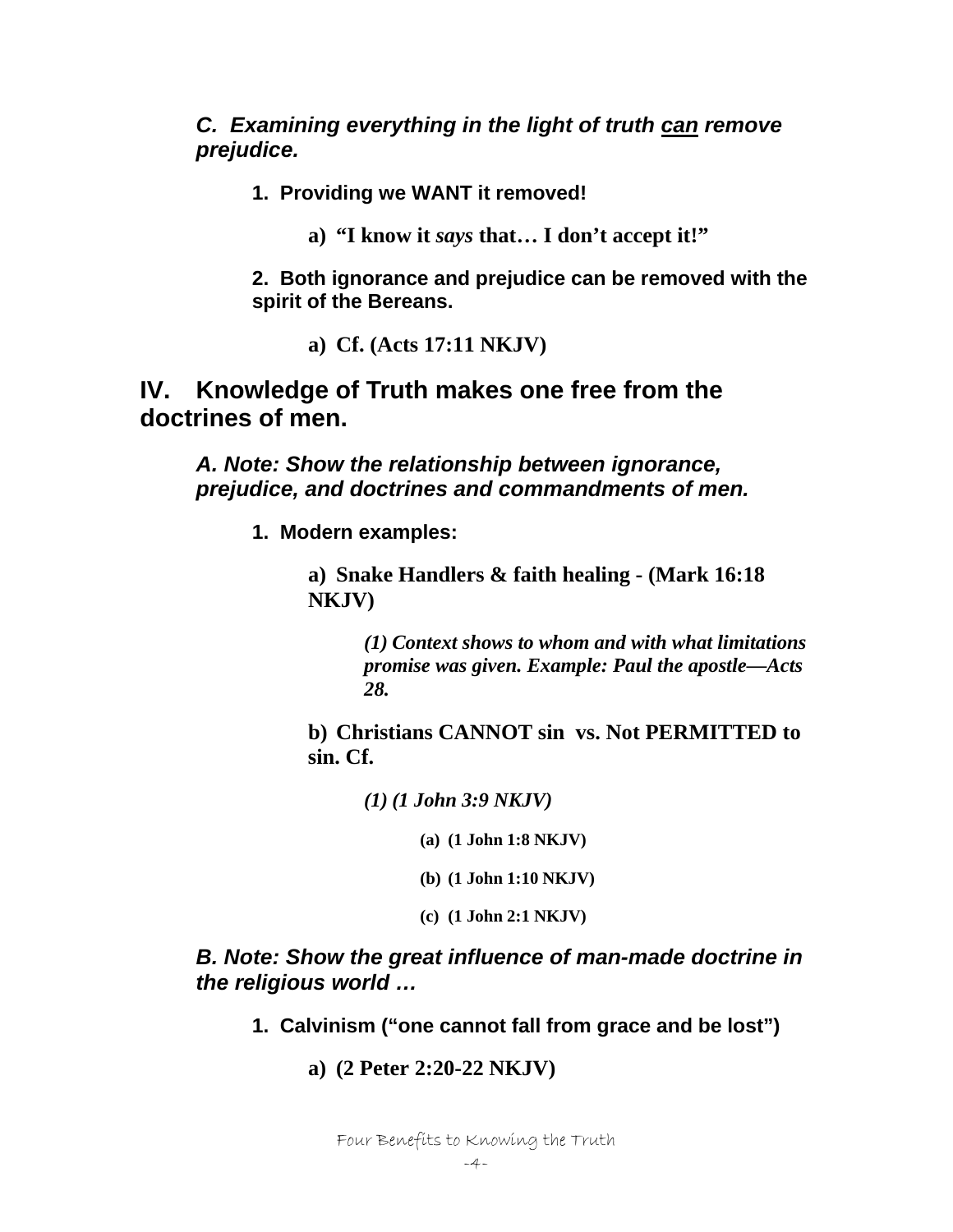**b) (Hebrews 4:1 NKJV)** 

*(1) Why warn against the impossible?* 

**2. Premillennialism (the return of the Lord to live and reign upon the earth for 1,000 years – depending on what 'brand' of Premillennialism.)** 

- **a) (1 Thessalonians 4:13-18 NKJV)**
- **b) (John 5:28 NKJV)**

**3. The source determines the validity of the teaching (from God or man?) – Cf. Matthew 21:23-25.** 

**a) (Matthew 21:23-25 NKJV)** 

**4. More people are influenced in religion by what does NOT come from God, than that which DOES come from Him.** 

> **a) i.e. Majority vs. Minority; "grace only" or "faith only"**

- **5. The effects of man made doctrine?** 
	- **a) Makes worship "vain" (futile, ineffectual).** 
		- *(1) Cf. (Matthew 15:9 NKJV)*

**b) It denominates because differing groups attempt to prove differing doctrines – dishonors God and His oneness.** 

- *C. So, "Preach the word"!* 
	- **1. (2 Timothy 2:2 NKJV)**
	- **2. (2 Timothy 4:2 NKJV)**

**3. That which comes from Divine source must be received; honored and applied above that which has it's origin with uninspired men. ("Why then do you not believe him?" – Matthew 21:25)**